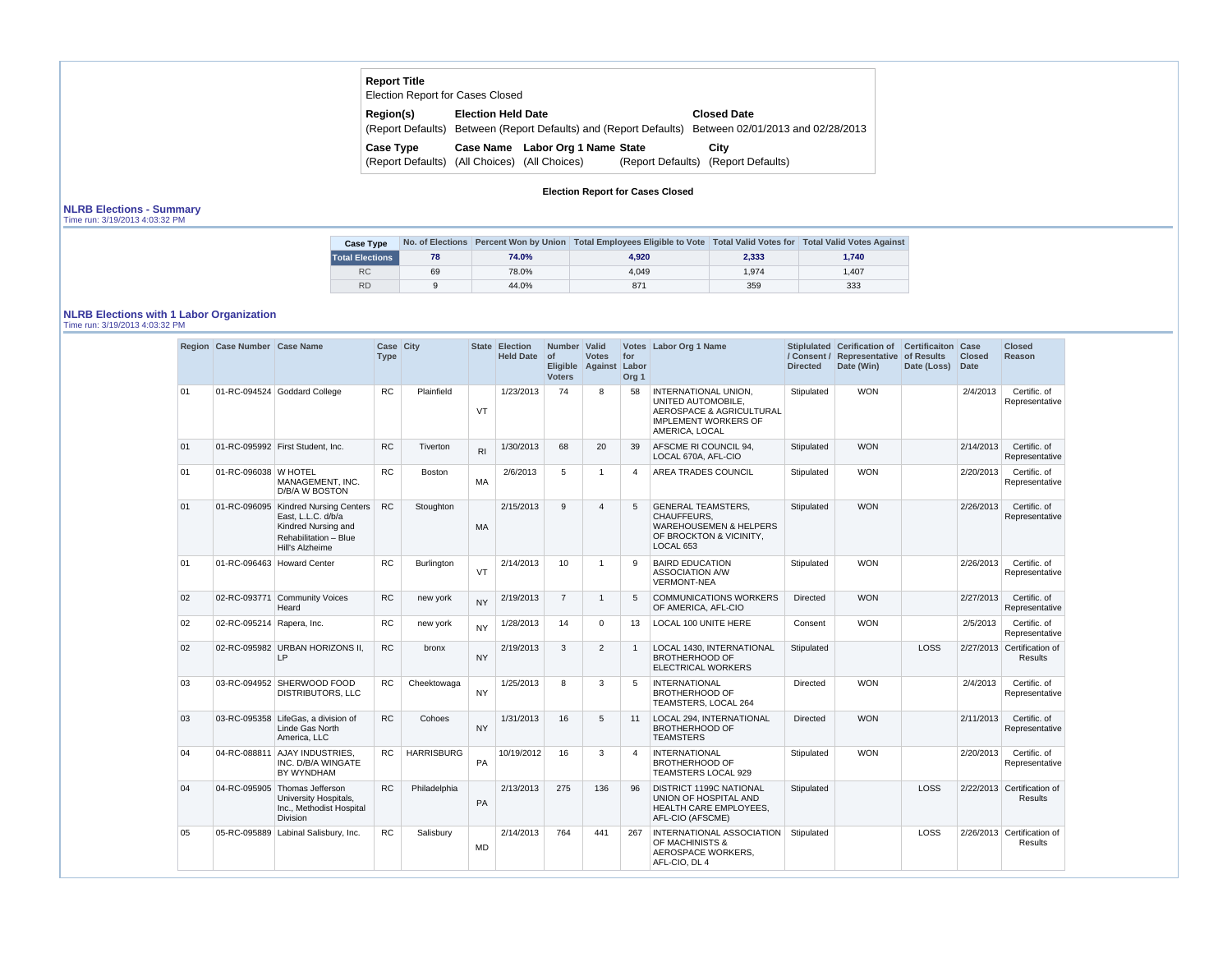|    | Region Case Number Case Name |                                                                                             | Case City<br><b>Type</b> |                         |               | <b>State Election</b><br><b>Held Date</b> | Number Valid<br>  of<br><b>Voters</b> | <b>Votes</b><br>Eligible Against | for<br>Labor<br>Org <sub>1</sub> | Votes   Labor Org 1 Name                                                                                                          | / Consent /<br><b>Directed</b> | Stiplulated Cerification of<br>Representative of Results<br>Date (Win) | <b>Certificaiton Case</b><br>Date (Loss) | <b>Closed</b><br><b>Date</b> | <b>Closed</b><br><b>Reason</b>               |
|----|------------------------------|---------------------------------------------------------------------------------------------|--------------------------|-------------------------|---------------|-------------------------------------------|---------------------------------------|----------------------------------|----------------------------------|-----------------------------------------------------------------------------------------------------------------------------------|--------------------------------|------------------------------------------------------------------------|------------------------------------------|------------------------------|----------------------------------------------|
| 05 |                              | 05-RC-096229 GGNSC Camp Hill West<br>Shore LP d/b/a Golden<br>Living Center - West<br>Shore | <b>RC</b>                | Camp Hill               | PA            | 1/31/2013                                 | 34                                    | $\Omega$                         | 27                               | <b>SERVICE EMPLOYEES</b><br>INTERNATIONAL UNION,<br>HEALTHCARE PENNSYLVANIA                                                       | Stipulated                     | <b>WON</b>                                                             |                                          | 2/14/2013                    | Certific. of<br>Representative               |
| 05 | 05-RC-096955                 | American Security<br>Programs, Inc.                                                         | <b>RC</b>                | <b>Dulles</b>           | <b>VA</b>     | 2/14/2013                                 | $\overline{4}$                        | $\Omega$                         | 3                                | NATIONAL LEAGUE OF<br><b>JUSTICE AND SECURITY</b><br>PROFESSIONALS (NLJSP)                                                        | Consent                        | <b>WON</b>                                                             |                                          | 2/26/2013                    | Certific. of<br>Representative               |
| 06 |                              | 06-RC-096574 GGNSC Titusville LP<br>d/b/a Golden Living<br>Center - Titusville              | RC                       | Titusville              | PA            | 2/7/2013                                  | 9                                     |                                  | 8                                | <b>SEIU HEALTHCARE</b><br>PENNSYLVANIA                                                                                            | Stipulated                     | <b>WON</b>                                                             |                                          | 2/26/2013                    | Certific. of<br>Representative               |
| 07 |                              | 07-RC-093720 Mucci Pac USA, LTD                                                             | <b>RC</b>                | Taylor                  | MI            | 1/10/2013                                 | 110                                   | 34                               | 12                               | LOCAL 876, UNITED FOOD AND<br><b>COMMERCIAL WORKERS</b><br><b>UNION (UFCW)</b>                                                    | Stipulated                     |                                                                        | LOSS                                     |                              | 2/21/2013 Certification of<br>Results        |
| 07 |                              | 07-RC-095340 The Leona Group LLC                                                            | <b>RC</b>                | Detroit                 | MI            | 2/7/2013                                  | 151                                   | 39                               | 88                               | <b>MICHIGAN ALLIANCE OF</b><br><b>CHARTER TEACHERS AND</b><br>STAFF MICHIGAN ACTS AFT<br>MICHIGAN AFT AFL-CIO                     | Stipulated                     | <b>WON</b>                                                             |                                          | 2/19/2013                    | Certific. of<br>Representative               |
| 07 |                              | 07-RC-095445 McLaren Greater<br>Lansing                                                     | RC                       | Lansing                 | MI            | 2/6/2013                                  | 5                                     | $\Omega$                         | $\overline{4}$                   | LOCAL 459, OFFICE AND<br>PROFESSIONAL EMPLOYEES<br><b>INTERNATIONAL UNION</b><br>(OPEIU), AFL-CIO                                 | Stipulated                     | <b>WON</b>                                                             |                                          | 2/15/2013                    | Certific. of<br>Representative               |
| 07 |                              | 07-RC-095787 THE AMERICAN<br><b>BOTTLING COMPANY</b><br>D/B/A MOTT'S LLP                    | RC                       | Holland                 | MI            | 2/15/2013                                 | 23                                    | 10                               | 13                               | <b>GENERAL TEAMSTERS LOCAL</b><br><b>UNION NO. 406.</b><br><b>INTERNATIONAL</b><br><b>BROTHERHOOD OF</b><br><b>TEAMSTERS, CTW</b> | Stipulated                     | <b>WON</b>                                                             |                                          | 2/25/2013                    | Certific. of<br>Representative               |
| 08 | 08-RC-088734                 | The Avenue Care and<br><b>Rehabilitation Center</b>                                         | <b>RC</b>                | Warrensville<br>Heights | OH            | 10/12/2012                                | 73                                    | 16                               | 33                               | SEIU DISTRICT 1199 WV/KY/OH<br>THE HEALTH CARE AND<br>SOCIAL SERVICE UNION                                                        | Stipulated                     | <b>WON</b>                                                             |                                          | 2/12/2013                    | Certific. of<br>Representative               |
| 09 |                              | 09-RC-095648 DAYTON HEIDELBERG<br><b>DISTRIBUTING CO.</b>                                   | RC                       | <b>COLUMBUS</b>         | OH            | 2/7/2013                                  | 94                                    | 35                               | 49                               | TEAMSTERS LOCAL UNION<br>NO. 284                                                                                                  | Stipulated                     | <b>WON</b>                                                             |                                          | 2/15/2013                    | Certific. of<br>Representative               |
| 09 | 09-RC-096031                 | <b>GARDA CL CENTRAL</b><br>INC.                                                             | RC                       | LOUISVILLE              | <b>KY</b>     | 2/19/2013                                 | 3                                     | $\Omega$                         | 3                                | INTERNATIONAL ASSOCIATION<br>OF MACHINISTS AND<br>AEROSPACE WORKERS,<br>AFL-CIO                                                   | Stipulated                     | <b>WON</b>                                                             |                                          | 2/27/2013                    | Certific. of<br>Representative               |
| 09 |                              | 09-RC-096032 MEVA FORMWORK<br>SYSTEMS, INC.                                                 | <b>RC</b>                | <b>SPRINGFIELD</b>      | $\mathsf{OH}$ | 2/19/2013                                 | 17                                    | 10                               | $\overline{7}$                   | <b>GENERAL TRUCK DRIVERS,</b><br>WAREHOUSEMEN, HELPERS,<br>SALES AND SERVICE, AND<br>CASINO EMPLOYEES,<br><b>TEAMSTERS LOC</b>    | Stipulated                     |                                                                        | LOSS                                     |                              | 2/27/2013 Certification of<br><b>Results</b> |
| 09 | 09-RC-096075 USEC INC.       |                                                                                             | <b>RC</b>                | <b>PIKETON</b>          | OH            | 2/15/2013                                 | 69                                    | 28                               | 35                               | UNITED STEEL, PAPER AND<br>FORESTRY, RUBBER,<br>MANUFACTURING, ENERGY,<br>ALLIED INDUSTRIAL AND<br><b>SERVICE WORKE</b>           | Stipulated                     | <b>WON</b>                                                             |                                          | 2/25/2013                    | Certific. of<br>Representative               |
| 10 |                              | 10-RC-096878 NORTH FULTON<br>MEDICAL CENTER,<br>INC., d/b/a NORTH<br><b>FULTON HOSPITAL</b> | <b>RC</b>                | <b>ROSWELL</b>          | GA            | 2/5/2013                                  | 239                                   | 74                               | 95                               | SOUTHERN REGION<br>WORKERS UNITED SEIU                                                                                            | <b>Directed</b>                | <b>WON</b>                                                             |                                          | 2/26/2013                    | Certific. of<br>Representative               |
| 11 | 10-RC-096653 COMPUTER        | <b>SCIENCES</b><br><b>CORPORATION</b>                                                       | RC.                      | <b>FAYETTEVILLE</b>     | <b>NC</b>     | 2/12/2013                                 | $\overline{4}$                        | 3                                | 3                                | INTERNATIONAL ASSOCIATION<br>OF MACHINISTS AND<br>AEROSPACE WORKERS                                                               | Stipulated                     | <b>WON</b>                                                             |                                          | 2/21/2013                    | Certific. of<br>Representative               |
| 12 |                              | 12-RC-095948 AVIS BUDGET GROUP<br>D/B/A AB CAR RENTAL<br>SERVICES, INC.                     | <b>RC</b>                | Orlando                 | <b>FL</b>     | 1/29/2013                                 | 27                                    | $\overline{7}$                   | 15                               | <b>INTERNATIONAL</b><br><b>BROTHERHOOD OF</b><br>TEAMSTERS LOCAL UNION<br>NO. 385                                                 | Stipulated                     | <b>WON</b>                                                             |                                          | 2/13/2013                    | Certific. of<br>Representative               |
| 13 |                              | 13-RC-067437 Tractor Company d/b/a<br>CCS Trucking                                          | <b>RC</b>                | Chicago                 | IL.           | 11/18/2011                                | 12                                    | 0                                | 8                                | LOCAL 707, NATIONAL<br><b>PRODUCTION WORKERS</b><br><b>UNION</b>                                                                  | Stipulated                     | <b>WON</b>                                                             |                                          | 2/28/2013                    | Certific. of<br>Representative               |
| 13 |                              | 13-RC-089438 Midwest Gaming and<br>Entertainment, LLC                                       | <b>RC</b>                | <b>Des Plaines</b>      | IL            | 10/26/2012                                | 18                                    | 13                               | -5                               | <b>TEAMSTERS LOCAL 727</b>                                                                                                        | Stipulated                     |                                                                        | <b>LOSS</b>                              |                              | 2/14/2013 Certification of<br><b>Results</b> |
| 13 |                              | 13-RC-094976 Artistic Stitches, Inc.                                                        | <b>RC</b>                | Chicago                 | IL.           | 1/25/2013                                 | 59                                    | 26                               | 31                               | WORKERS UNITED.<br>CHICAGOLAND MIDWEST<br>REGIONAL JOINT BOARD, AN<br>SEIU AFFILIATE                                              | Directed                       | <b>WON</b>                                                             |                                          | 2/7/2013                     | Certific. of<br>Representative               |
| 13 |                              | 13-RC-095308 The Whitestone Group,                                                          | <b>RC</b>                | Des Plaines             | IL.           | 1/30/2013                                 | 13                                    | $\Omega$                         | 11                               | <b>COMMITTEE FOR FAIR &amp;</b>                                                                                                   | <b>Directed</b>                | <b>WON</b>                                                             |                                          | 2/27/2013                    | Certific. of                                 |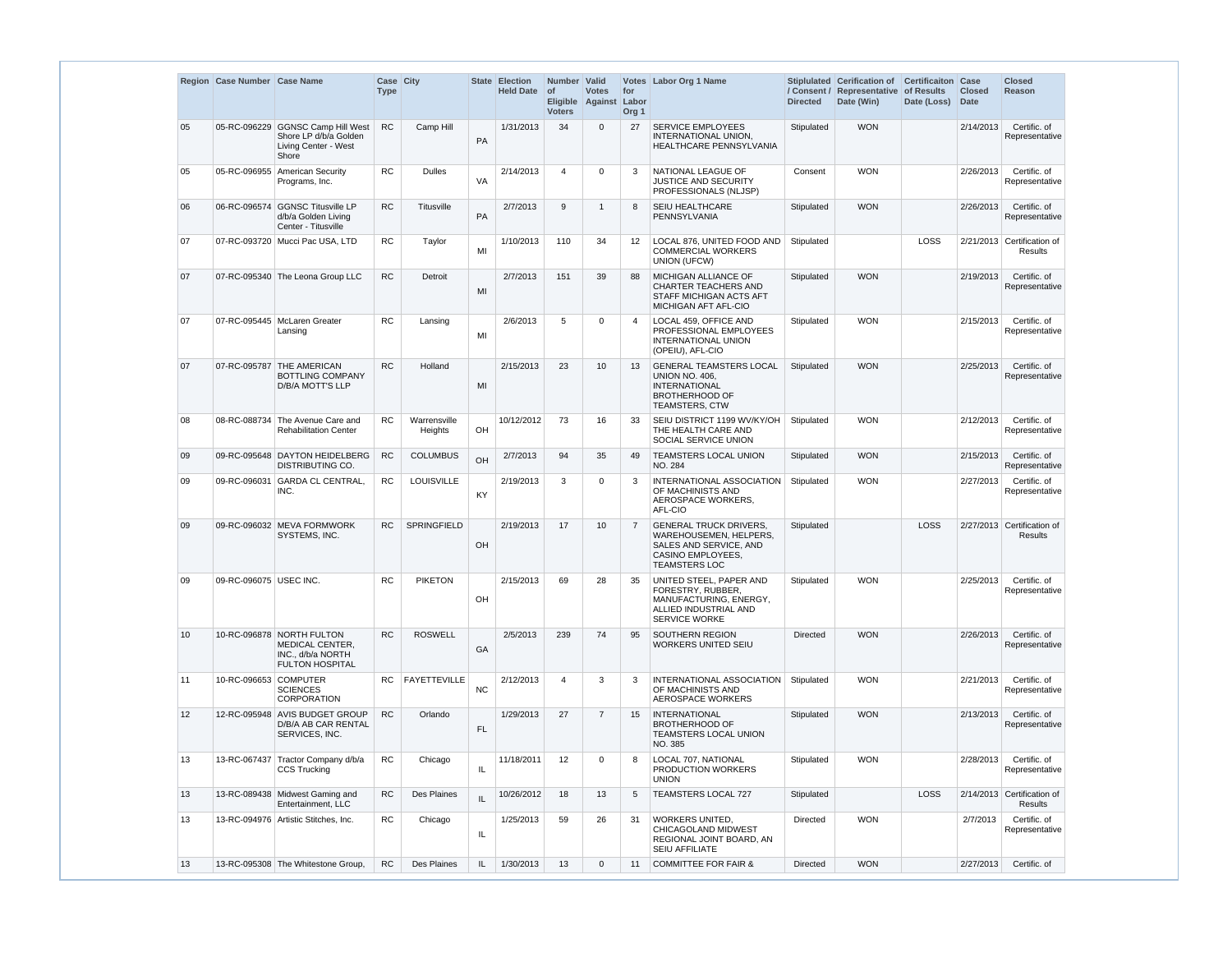|        | Region Case Number Case Name |                                                                              | Case City<br><b>Type</b> |                               |           | <b>State Election</b><br><b>Held Date</b> | Number Valid<br><b>of</b><br><b>Voters</b> | <b>Votes</b><br>Eligible Against | for<br>Labor<br>Org <sub>1</sub> | Votes Labor Org 1 Name                                                                                          | <b>Directed</b> | Stiplulated Cerification of<br>/ Consent / Representative of Results<br>Date (Win) | <b>Certificaiton Case</b><br>Date (Loss) | <b>Closed</b><br><b>Date</b> | <b>Closed</b><br><b>Reason</b>        |
|--------|------------------------------|------------------------------------------------------------------------------|--------------------------|-------------------------------|-----------|-------------------------------------------|--------------------------------------------|----------------------------------|----------------------------------|-----------------------------------------------------------------------------------------------------------------|-----------------|------------------------------------------------------------------------------------|------------------------------------------|------------------------------|---------------------------------------|
|        |                              | Inc.                                                                         |                          |                               |           |                                           |                                            |                                  |                                  | <b>EQUAL REPRESENTATION</b><br>(CFER)                                                                           |                 |                                                                                    |                                          |                              | Representative                        |
| 13     |                              | 13-RC-095709 Grossinger Autoplex,<br>Inc. d/b/a Grossinger<br>Hyundai, Inc.  | <b>RC</b>                | Lincolnwood                   | IL.       | 2/12/2013                                 | 10                                         | 3                                |                                  | INTERNATIONAL ASSOCIATION<br>OF MACHINISTS &<br><b>AEROSPACE WORKERS</b>                                        | Stipulated      | <b>WON</b>                                                                         |                                          | 2/26/2013                    | Certific. of<br>Representative        |
| 14, 33 |                              | 14-RC-095853 Frost Electric Supply<br>Company                                | RC                       | Collinsville                  | IL        | 2/13/2013                                 | 8                                          | $\overline{2}$                   | 6                                | <b>INTERNATIONAL</b><br><b>BROTHERHOOD OF</b><br>ELECTRICAL WORKERS LOCAL<br>309                                | Stipulated      | <b>WON</b>                                                                         |                                          | 2/25/2013                    | Certific. of<br>Representative        |
| 17     |                              | 14-RC-095061   Marriott Hotel Services,<br>Inc.                              | <b>RC</b>                | <b>Kansas City</b>            | <b>MO</b> | 1/24/2013                                 | 8                                          | 0                                | 6                                | <b>TEAMSTERS LOCAL 41</b>                                                                                       | Stipulated      | <b>WON</b>                                                                         |                                          | 2/8/2013                     | Certific. of<br>Representative        |
| 18     |                              | 18-RC-096236 SPECIALTY MINERALS<br>INC.                                      | <b>RC</b>                | Park Falls                    | WI        | 2/19/2013                                 | 3                                          | 0                                | 3                                | UNITED STEELWORKERS.<br>AFL-CIO-CLC (USW) DISTRICT<br>2                                                         | Stipulated      | <b>WON</b>                                                                         |                                          | 2/26/2013                    | Certific. of<br>Representative        |
| 18     |                              | 18-RC-096309 SOUTHERN IOWA<br>TRANSIT INC.                                   | <b>RC</b>                | Ottumwa                       | IA        | 2/14/2013                                 | 37                                         | 12                               | 21                               | <b>INTERNATIONAL</b><br><b>BROTHERHOOD OF</b><br>TEAMSTERS LOCAL 238                                            | Stipulated      | <b>WON</b>                                                                         |                                          | 2/21/2013                    | Certific. of<br>Representative        |
| 19, 36 |                              | 19-RC-095931 MLB Inc. dba Armorclad<br><b>Floors</b>                         | RC                       | Seattle                       | <b>WA</b> | 2/8/2013                                  | 13                                         | 3                                | 10                               | OPERATIVE PLASTERERS' AND<br>CEMENT MASONS' LOCAL 528.<br>AFL-CIO                                               | Stipulated      | <b>WON</b>                                                                         |                                          | 2/19/2013                    | Certific. of<br>Representative        |
| 21     |                              | 21-RC-073752 THE VINTAGE<br><b>COUNTRY CLUB</b>                              | <b>RC</b>                | <b>Indian Wells</b>           | CA        | 3/9/2012                                  | 63                                         | 32                               | 27                               | LABORERS' INTERNATIONAL<br>UNION OF NORTH AMERICA,<br>LOCAL NO. 1184, AFL-CIO                                   | Stipulated      |                                                                                    | LOSS                                     |                              | 2/19/2013 Certification of<br>Results |
| 21     |                              | 21-RC-077110 AERO AUTOMATIC<br><b>SPRINKLER COMPANY</b>                      | <b>RC</b>                | <b>CORONA</b>                 | CA        | 5/3/2012                                  | 18                                         | 11                               |                                  | UNITED ASSOCIATION OF<br>JOURNEYMEN AND<br>APPRENTICES OF THE<br>PLUMBING AND PIPE FITTING<br>INDUSTRY OF THE U | Stipulated      |                                                                                    | LOSS                                     | 2/5/2013                     | Certification of<br>Results           |
| 21     |                              | 21-RC-095329 PARAGON SYSTEMS.<br>INC.                                        | <b>RC</b>                | YORBA LINDA                   | CA        | 1/25/2013                                 | 13                                         | 0                                |                                  | INTERNATIONAL UNION,<br>SECURITY POLICE AND FIRE<br>PROFESSIONALS OF AMERICA<br>(SPFPA)                         | Stipulated      | <b>WON</b>                                                                         |                                          | 2/20/2013                    | Certific. of<br>Representative        |
| 21     | 21-RC-095476 SOUTHERN        | <b>CALIFORNIA EDISON</b>                                                     | <b>RC</b>                | Rosemead                      | CA        | 2/1/2013                                  | 17                                         | 4                                | 13                               | <b>INTERNATIONAL</b><br><b>BROTHERHOOD OF</b><br>ELECTRICAL WORKERS, IBEW<br>LOCAL 47, AFL-CIO, CLC             | Stipulated      | <b>WON</b>                                                                         |                                          | 2/11/2013                    | Certific. of<br>Representative        |
| 21     | 21-RC-096139 SOUTHERN        | <b>CALIFORNIA EDISON</b><br>COMPANY/PEOPLES<br>CHOICE STAFFING,<br>INC.      | <b>RC</b>                | <b>ROSEMEAD</b>               | CA        | 2/15/2013                                 | 5                                          | $\Omega$                         | 5                                | <b>INTERNATIONAL</b><br><b>BROTHERHOOD OF</b><br><b>ELECTRICAL WORKERS. IBEW</b><br>LOCAL 47, AFL-CIO, CLC      | Stipulated      | <b>WON</b>                                                                         |                                          | 2/26/2013                    | Certific. of<br>Representative        |
| 22     | 22-RC-096566 CENTURY 21      | <b>CONSTRUCTION</b>                                                          | RC                       | <b>CLIFTON</b>                | <b>NJ</b> | 2/13/2013                                 | 11                                         | 0                                | $\overline{7}$                   | <b>CENTURY 21 CONSTRUCTION</b>                                                                                  | Stipulated      | <b>WON</b>                                                                         |                                          | 2/25/2013                    | Certific, of<br>Representative        |
| 24     |                              | 24-RC-095502 C&C Air Conditioning<br>Electrical Services, Inc.               | <b>RC</b>                | Toa Baja                      | <b>PR</b> | 1/30/2013                                 | 6                                          | -1                               | 3                                | <b>COMMUNICATION WORKERS</b><br>OF AMERICA, LOCAL 3010,<br>AFL-CIO                                              | Stipulated      | <b>WON</b>                                                                         |                                          | 2/20/2013                    | Certific. of<br>Representative        |
| 24     |                              | 24-RC-095826 Albergue Olimpico                                               | RC                       | Salinas                       | <b>PR</b> | 2/8/2013                                  | 10                                         | $\mathbf 1$                      | -8                               | PROSOL UTIER                                                                                                    | Stipulated      | <b>WON</b>                                                                         |                                          | 2/20/2013                    | Certific. of<br>Representative        |
| 24     |                              | 24-RC-096113 Caribbean Transport<br>Refrigeration and Power<br>Systems, Inc. | <b>RC</b>                | <b>PUERTO</b><br><b>NUEVO</b> | <b>PR</b> | 2/13/2013                                 | 8                                          | 5                                |                                  | UNION DE EMPLEADOS DE<br>MUELLES (UDEM), ILA 1901,<br>AFL-CIO                                                   | Stipulated      |                                                                                    | LOSS                                     |                              | 2/26/2013 Certification of<br>Results |
| 24     |                              | 24-RC-096714 ALBERGUE OLIMPICO                                               | RC                       | <b>SALINAS</b>                | <b>PR</b> | 2/8/2013                                  | 52                                         | $\overline{2}$                   | 43                               | <b>PRO SOL UTIER</b>                                                                                            | Stipulated      | <b>WON</b>                                                                         |                                          | 2/20/2013                    | Certific. of<br>Representative        |
| 26     | 15-RC-094902 Railserve, Inc. |                                                                              | RC                       | Memphis                       | GA        | 1/24/2013                                 | 13                                         | $\overline{7}$                   | 6                                | INTERNATIONAL ASSOCIATION<br>OF SHEET METAL, AIR, RAIL &<br>TRANSPORTATION WORKERS<br>(S.M.A.R.T.)              | Directed        |                                                                                    | LOSS                                     | 2/5/2013                     | Certification of<br>Results           |
| 27     |                              | 27-RC-095874 Sweet Medical Center,<br>Inc.                                   | RC                       | Chinook                       | <b>MT</b> | 2/13/2013                                 | 5                                          | $\mathbf 0$                      | 3                                | <b>MONTANA NURSES</b><br><b>ASSOCIATION</b>                                                                     | Stipulated      | <b>WON</b>                                                                         |                                          | 2/22/2013                    | Certific. of<br>Representative        |
| 28     |                              | 28-RC-089527 Durham School<br>Services, LP                                   | <b>RC</b>                | Albuquerque                   | <b>NM</b> | 10/26/2012                                | 193                                        | 98                               | 90                               | <b>INTERNATIONAL</b><br><b>BROTHERHOOD OF</b><br>TEAMSTERS, LOCAL UNION<br>NO. 492                              | Stipulated      |                                                                                    | <b>LOSS</b>                              |                              | 2/11/2013 Certification of<br>Results |
| 28     |                              | 28-RC-090317 Tenet Hospitals Limited<br>d/b/a Sierra Medical                 | ${\sf RC}$               | El Paso                       | <b>TX</b> | 2/12/2013                                 | 244                                        | 74                               | 113                              | NNOC-TEXAS/NNU                                                                                                  | Consent         | <b>WON</b>                                                                         |                                          | 2/21/2013                    | Certific. of<br>Representative        |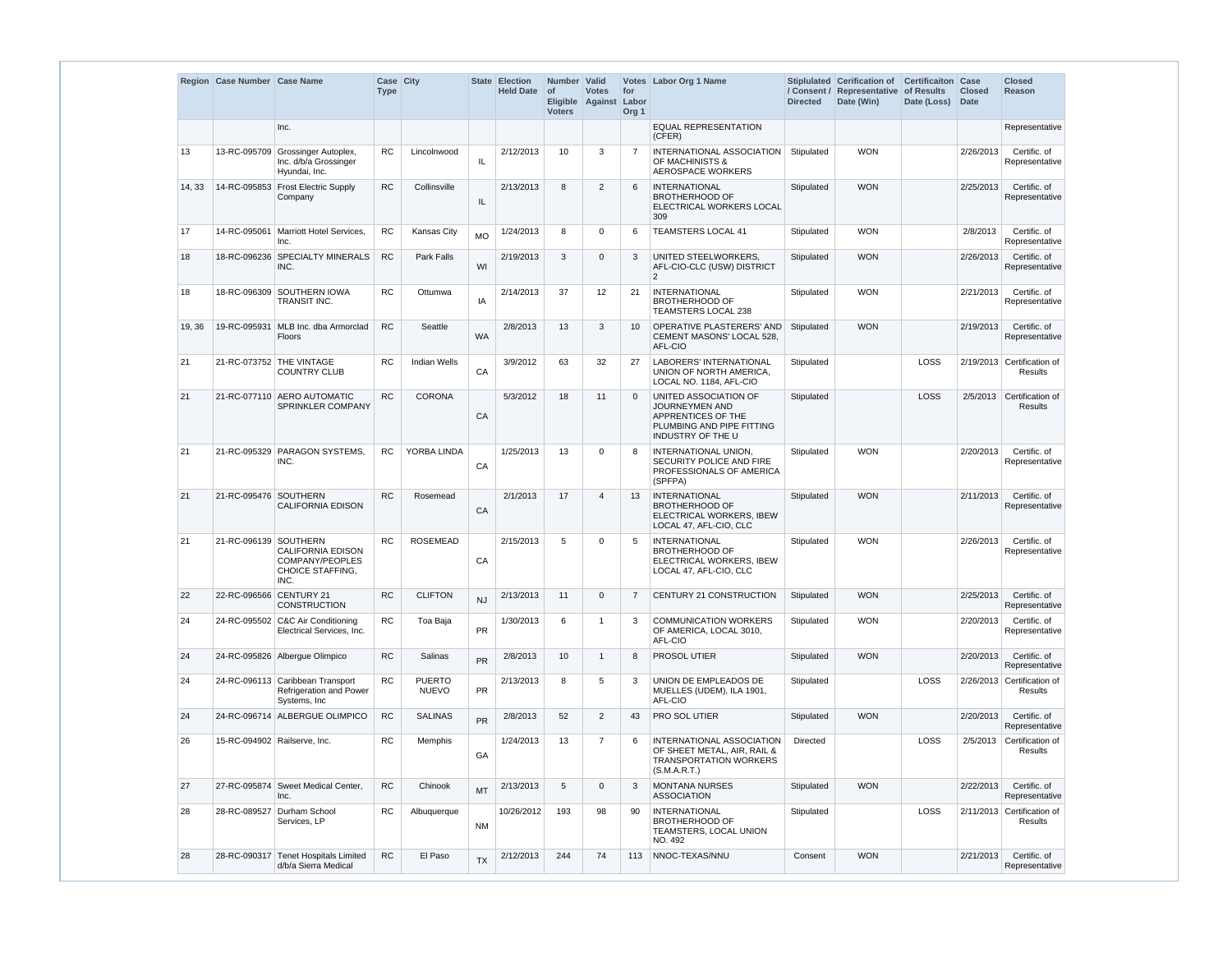|        | Region Case Number Case Name |                                                                                   | Case City<br><b>Type</b> |                   |           | State Election<br><b>Held Date</b> | Number Valid<br>$\circ$ f<br><b>Voters</b> | <b>Votes</b><br>Eligible Against Labor | for<br>Org <sub>1</sub> | Votes Labor Org 1 Name                                                                                                      | <b>Directed</b>           | Stiplulated Cerification of Certificaiton Case<br>/ Consent / Representative of Results<br>Date (Win) | Date (Loss) | <b>Closed</b><br>Date                        | <b>Closed</b><br>Reason                      |
|--------|------------------------------|-----------------------------------------------------------------------------------|--------------------------|-------------------|-----------|------------------------------------|--------------------------------------------|----------------------------------------|-------------------------|-----------------------------------------------------------------------------------------------------------------------------|---------------------------|-------------------------------------------------------------------------------------------------------|-------------|----------------------------------------------|----------------------------------------------|
|        |                              | Center                                                                            |                          |                   |           |                                    |                                            |                                        |                         |                                                                                                                             |                           |                                                                                                       |             |                                              |                                              |
| 28     | 28-RC-094441 Order Inn, Inc. |                                                                                   | <b>RC</b>                | Las Vegas         | <b>NV</b> | 2/3/2013                           | 32                                         | 19                                     | 10                      | ** Data Incomplete **                                                                                                       | Directed                  |                                                                                                       | LOSS        |                                              | 2/26/2013 Certification of<br><b>Results</b> |
| 28     |                              | 28-RC-097030 Mirage Hotel and<br>Casino, d/b/a The<br>Mirage                      | RC                       | Las Vegas         | <b>NV</b> | 2/13/2013                          | 86                                         | 25                                     | 58                      | INTERNATIONAL UNION OF<br>OPERATING ENGINEERS<br>LOCAL 501, AFL-CIO                                                         | Stipulated                | <b>WON</b>                                                                                            |             | 2/21/2013                                    | Certific. of<br>Representative               |
| 28     | 28-RC-097324                 | <b>Tenet Hospitals Limited</b><br>d/b/a Sierra Medical<br>Center                  | <b>RC</b>                | El Paso           | <b>TX</b> | 2/12/2013                          | 188                                        | 71                                     | 37                      | TENET HOSPITALS LIMITED<br>D/B/A SIERRA MEDICAL<br><b>CENTER</b>                                                            | Consent                   |                                                                                                       | LOSS        |                                              | 2/21/2013 Certification of<br><b>Results</b> |
| 29     |                              | 29-RC-095510 Stillwell Supply Corp.                                               | <b>RC</b>                | Long Island City  | <b>NY</b> | 2/7/2013                           | 6                                          | $\overline{0}$                         | 6                       | TEAMSTERS UNION LOCAL 456,<br><b>IBT</b>                                                                                    | Stipulated                | <b>WON</b>                                                                                            |             | 2/25/2013                                    | Certific. of<br>Representative               |
| 29     |                              | 29-RC-095573 Executive Laundry, LLC                                               | <b>RC</b>                | Farmingdale       | <b>NY</b> | 2/1/2013                           | 36                                         | 17                                     | 19                      | <b>WAREHOUSE PRODUCTION</b><br><b>SALES &amp; ALLIED SERVICE</b><br>EMPLOYEES UNION, LOCAL<br>811                           | <b>WON</b><br>Stipulated  |                                                                                                       |             | 2/12/2013                                    | Certific. of<br>Representative               |
| 29     | 29-RC-095612 Air Serv Corp.  |                                                                                   | RC                       | Flushing          | <b>NY</b> | 2/1/2013                           | 40                                         | 22                                     | 13                      | LOCAL 74, U.S.W.U., IUJAT                                                                                                   | Stipulated                | <b>WON</b>                                                                                            |             | 2/12/2013                                    | Certific. of<br>Representative               |
| 30     |                              | 30-RC-096287 GGNSC Glendale LLC<br>d/b/a Golden Living<br>Center - Colonial Manor | <b>RC</b>                | Glendale          | WI        | 2/6/2013                           | 25                                         | $\Omega$                               | 17                      | SEIU HEALTHCARE<br><b>WISCONSIN</b>                                                                                         | Stipulated                | <b>WON</b>                                                                                            |             | 2/14/2013                                    | Certific. of<br>Representative               |
| 31     | 31-RC-091063                 | The Edward Thomas<br>Hospitality Corp.                                            | <b>RC</b>                | Santa Monica      | CA        | 2/8/2013                           | 16                                         | 12                                     | 2                       | INTERNATIONAL UNION OF<br><b>OPERATING ENGINEERS.</b><br>LOCAL 501, AFL-CIO                                                 | Stipulated                |                                                                                                       | <b>LOSS</b> |                                              | 2/20/2013 Certification of<br><b>Results</b> |
| 31     |                              | 31-RC-093728 Sunbridge Braswell<br>Enterprises, Inc. d/b/a<br>Sierra Vista        | <b>RC</b>                | Highland          | CA        | 2/4/2013                           | $\boldsymbol{\Delta}$                      | $\Omega$                               | 4                       | SERVICE EMPLOYEES<br>INTERNATIONAL UNION,<br>LOCAL 121RN                                                                    | <b>Directed</b>           | <b>WON</b>                                                                                            |             | 2/13/2013                                    | Certific. of<br>Representative               |
| 32     | 32-RC-095995                 | CSK Auto, Inc. d/b/a<br>O'Reilly Auto Parts                                       | RC                       | <b>ANTIOCH</b>    | CA        | 2/19/2013                          | 22                                         | 13                                     | $\overline{7}$          | TEAMSTERS LOCAL NO. 315<br>A/W INTERNATIONAL<br><b>BROTHERHOOD OF</b><br><b>TEAMSTERS</b>                                   | <b>LOSS</b><br>Stipulated |                                                                                                       |             | 2/27/2013 Certification of<br><b>Results</b> |                                              |
| 19, 36 |                              | 19-RC-095330 Garda CL West, Inc.                                                  | <b>RC</b>                | Portland          | <b>OR</b> | 1/31/2013                          | 69                                         | 20                                     | 36                      | INTERNATIONAL UNION,<br>SECURITY, POLICE AND FIRE<br>PROFESSIONALS OF AMERICA<br>(SPFPA) LOCAL 280                          | <b>WON</b><br>Stipulated  |                                                                                                       |             | 2/8/2013                                     | Certific. of<br>Representative               |
| 12     |                              | 12-RD-091652 West Boca Medical<br>Center                                          | <b>RD</b>                | <b>Boca Raton</b> | FL.       | 2/7/2013                           | 307                                        | 78                                     | 141                     | 1199 SEIU UHWE, FLORIDA<br><b>REGION</b>                                                                                    | Stipulated                | <b>WON</b>                                                                                            |             | 2/20/2013                                    | Certific. of<br>Representative               |
| 12     |                              | 12-RD-091653 West Boca Medical<br>Center                                          | RD.                      | Boca Raton        | FL.       | 2/7/2013                           | 252                                        | 69                                     | 107                     | 1199 SEIU UHWE, FLORIDA<br><b>REGION</b>                                                                                    | Directed                  | <b>WON</b>                                                                                            |             | 2/20/2013                                    | Certific. of<br>Representative               |
| 15     |                              | 15-RD-095900 MISSISSIPPI ACTION<br><b>FOR PROGRESS</b>                            | <b>RD</b>                | <b>VICKSBURG</b>  | <b>MS</b> | 1/31/2013                          | 77                                         | 19                                     | 53                      | MISSISSIPPI ALLIANCE OF<br><b>STATE</b><br>EMPLOYEES/COMMUNICATION<br><b>WORKERS OF AMERICA,</b><br>LOCAL 3570, AFL-CIO     | Stipulated                | <b>WON</b>                                                                                            |             | 2/25/2013                                    | Certific. of<br>Representative               |
| 17     |                              | 17-RD-094259 Snorkel International,<br>Inc.                                       | <b>RD</b>                | Elwood            | KS        | 1/31/2013                          | 90                                         | 72                                     | 14                      | INTERNATIONAL ASSOCIATION<br>OF MACHINISTS AND<br>AEROSPACE WORKERS,<br>LOCAL LODGE 778                                     | Stipulated                |                                                                                                       | <b>LOSS</b> |                                              | 2/11/2013 Certification of<br>Results        |
| 18     | 18-RD-097072 CARGILL,        | <b>INCORPORATED</b>                                                               | <b>RD</b>                | <b>Rush City</b>  | <b>MN</b> | 2/14/2013                          | 21                                         | 9                                      | 12                      | <b>BAKERY, CONFECTIONERY,</b><br><b>TOBACCO WORKERS, AND</b><br><b>GRAIN MILLERS</b><br>INTERNATIONAL UNION LOCAL<br>NO. 22 | Stipulated                | <b>WON</b>                                                                                            |             | 2/21/2013                                    | Certific. of<br>Representative               |
| 25     |                              | 25-RD-095719 BARRETT PAVING<br>MATERIALS, INC.                                    | <b>RD</b>                | <b>RICHMOND</b>   | IN        | 1/25/2013                          | $\overline{7}$                             | $\overline{4}$                         | $\overline{1}$          | LABORERS' INTERNATIONAL<br>UNION OF NORTH AMERICA,<br>LOCAL UNION #1047                                                     | Stipulated                |                                                                                                       | LOSS        |                                              | 2/20/2013 Certification of<br>Results        |
| 31     |                              | 31-RD-095633 Henry Mayo Newhall<br><b>Memorial Hospital</b>                       | RD.                      | Valencia          | CA        | 2/7/2013                           | 26                                         | 14                                     | 11                      | THE UNITED ELECTRICAL,<br>RADIO AND MACHINE<br>WORKERS OF AMERICA (UE),<br><b>LOCAL 1004</b>                                | Stipulated                |                                                                                                       | <b>LOSS</b> |                                              | 2/19/2013 Certification of<br><b>Results</b> |

#### **NLRB Elections with 2 Labor Organization** Time run: 3/19/2013 4:03:32 PM